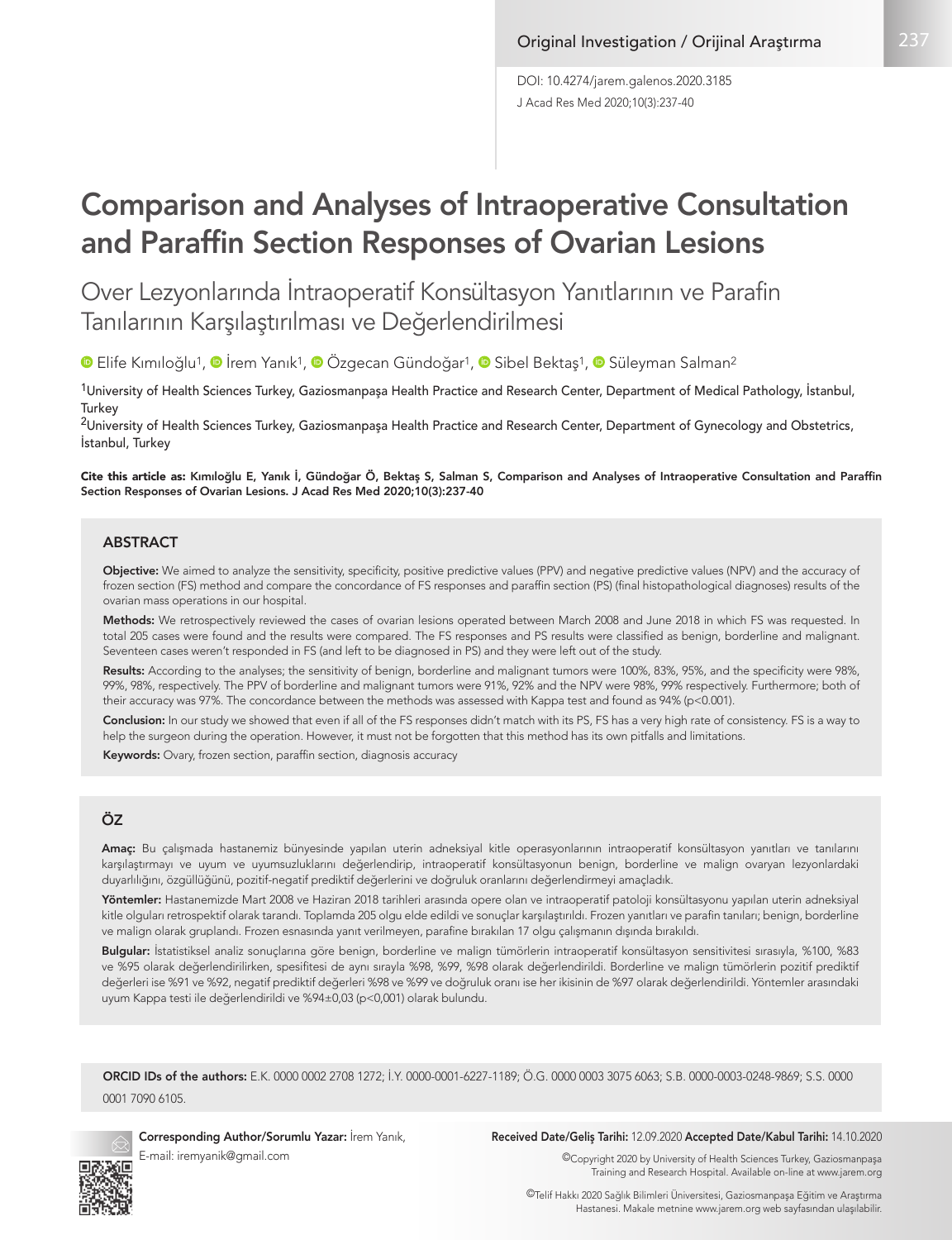#### ÖZ

Sonuç: İntraoperatif konsültasyon yanıtlarının nihai parafin tanıları tamamen uyumlu olmasa da çok yüksek oranda uyum gösterdiği gözlenmiş olup günlük pratiğimizdeki önemli yerini korumaktadır. Ancak bu bulgular eşliğinde intraoperatif konsültasyon yanıtlarının da sınırlılıklarının olduğu operasyona giren cerrahlar tarafından unutulmamalı ve operasyon şeklini belirlerken akılda tutulmalıdır.

Anahtar kelimeler: Over, frozen yanıtı, parafin tanı, tanı uyumu

## INTRODUCTION

Intraoperative consultation, or more commonly referred as frozen section (FS), plays a crucial part in pathology. FS is especially important during ovarian mass surgeries since radiological imaging and biochemical markers are limited in determining these lesions' malignancy. Intraoperative consultations are performed to help operating surgeons decide the surgical approach.

This study intended to evaluate the concordance of FS responses and paraffin section (PS) (final histopathological diagnoses) results of ovarian neoplasm surgeries conducted in our hospital and to determine the sensitivity, specificity, positive predictive values (PPV) and negative predictive values (NPV), and accuracy of FS in categorizing ovarian lesions as benign, borderline, and malignant.

## **METHODS**

#### Subjects

The study retrospectively reviewed cases of ovarian neoplasms operated in our hospital between March 2008 and June 2018 in which intraoperative pathology consultation (FS) were done. A total of 205 cases were included. The reports of the pathologists, who were working in our department during this time, were reviewed, and the FS responses and final PS results were grouped accordingly. PS results were grouped as benign (both neoplastic and non-neoplastic lesions), borderline, and malignant (including metastasis cases), and FS responses were grouped as benign, borderline (including "at least borderline" responses), and malignant. Juvenile and adult granulosa cell tumors, which are considered "low potential of malignancy," were included in the borderline group (1).

Seventeen cases with no definitive FS responses were excluded from this study as they have no equivalent PS results.

The study was approved by the Taksim Training and Research Hospital, Clinic Research Ethics Committee (approval number: 89, date: 19.09.2018).

#### Statistical Analysis

Data were presented as frequency and percentage, and concordance between the methods was evaluated using the Kappa test. Sensitivity, specificity, PPV, NPV, accuracy, and 95% confidence interval were determined. The limit of significance was set at p<0.05 and bidirectional. Analyses were conducted using the NCSS 10 program (Kaysville, UT, USA).

## RESULTS

During FS, 127 cases were identified as benign, 22 borderline, and 39 malignant. Of the cases, 17 had a definitive response in FS for varying reasons, and they were left to be determined in PS and, therefore, excluded from this study.

PS results showed that there were 126 (67%) benign cases: 62 (33%) non-neoplastic and 64 (34%) neoplastic. Furthermore, 24 (13%) cases were reported as borderline. Finally, 38 cases were diagnosed as malignant, of which 33 (16%) were primary ovarian tumors and 7 (4%) metastases (Table 1).

Of the 17 cases that were left to be determined in PS, 12 were benign, 3 borderline, and 2 malignant.

The PS and FS responses were compared numerically (Table 2), and 1 of the 127 benign cases in FS was later reported as borderline, 2 of the 22 borderline cases were later reported as malignant, and 3 of the 39 malignant cases were later diagnosed as borderline.

In this study, the mean age of all 188 cases was 49.5 years. When all cases were reviewed, 182 of 188 cases, for which a FS response was given, were compatible with the final paraffin diagnoses, and the outcome showed a consistency of 96.8%.

According to statistical analyses (Table 3), the sensitivities of FS responses of benign, borderline, and malignant tumors were 100%, 83%, and 95%, and the specificity results were 98%, 99%, and 98%, respectively. The PPVs of borderline and malignant tumors were 91% and 92%, and NPVs were 98% and 99%, respectively. Also, both tumors have an accuracy of 97%. The concordance

| Table 1. Numerical distribution of cases |                   |                 |           |  |  |  |
|------------------------------------------|-------------------|-----------------|-----------|--|--|--|
| Benign                                   | Non-neoplastic    | 62 (33%)        | 126 (67%) |  |  |  |
|                                          | Neoplastic        | 64 (34%)        |           |  |  |  |
| <b>Borderline</b>                        | $\qquad \qquad -$ | $\qquad \qquad$ | 24 (13%)  |  |  |  |
| Malignant                                | Primary ovarian   | 32 (17%)        | 38 (20%)  |  |  |  |
|                                          | <b>Metastases</b> | 6(3%)           |           |  |  |  |
| Total                                    |                   | 188 (100%)      |           |  |  |  |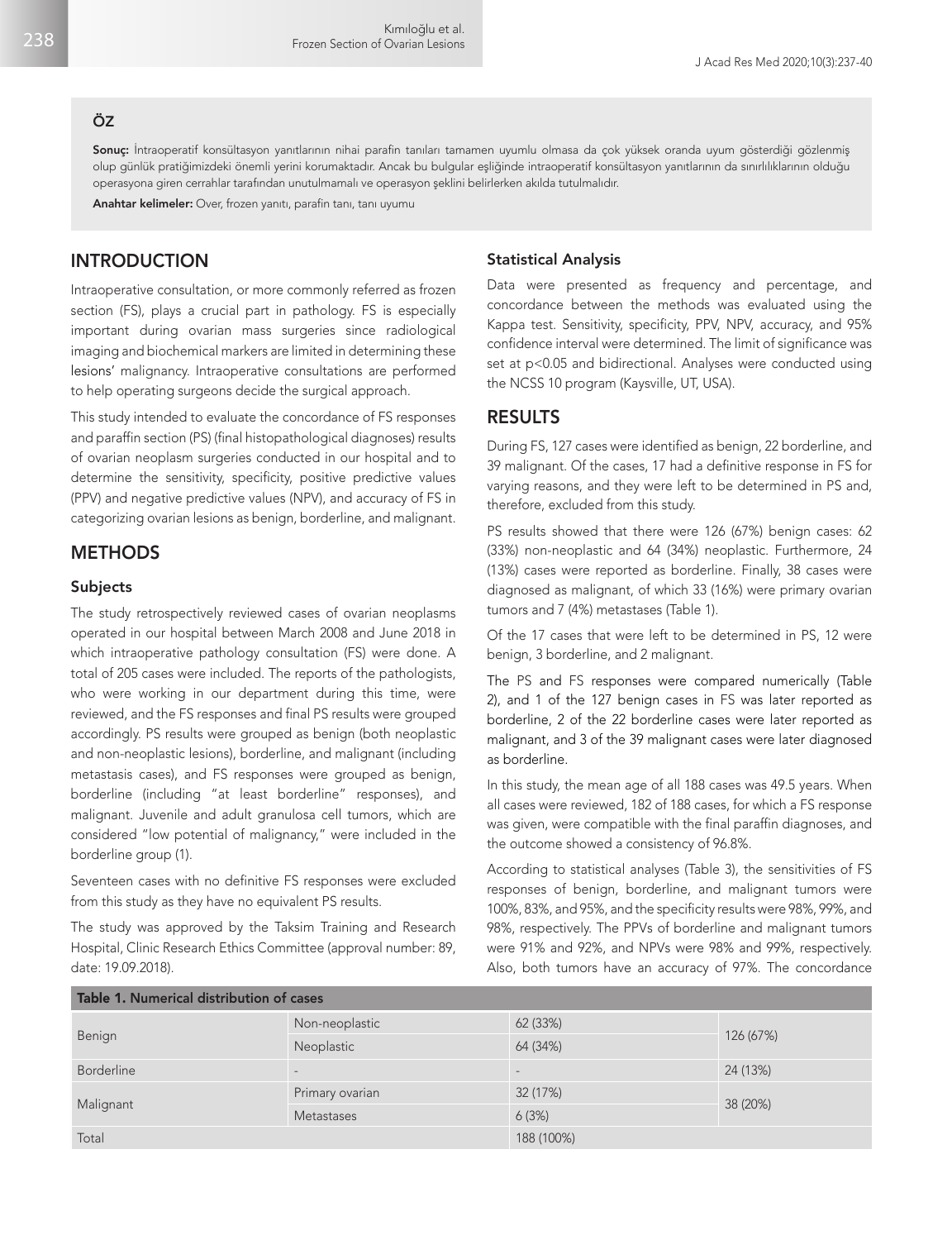between the methods was evaluated using the Kappa test and was 94%±0.03% (p<0.001).

## **DISCUSSION**

Intraoperative pathology consultation (or FS) is an essential method that must be done meticulously since it helps surgeons perform optimal operations for patients. The FS method preserves its significance because of non-specific biomarkers, which also frequently result in false positive or false negative results, and limited preoperative radiological imaging in ovarian neoplasm adequacy. Overdiagnosis during FS will extend the operation time, which may increase mortality and morbidity, whereas underdiagnosis may require reoperation or cause tumor to spread (2).

Cases that were inconsistent with PS were reviewed, and it was found that errors might have occurred in some steps. The intraoperative consultation process consists of some crucial parts, including proper macroscopic examination and appropriate sampling. Errors in these parts could be avoided by proper training and experience. Tissue freezing can also result in frozen/ freezing artifacts, which might cause the cells to look different than in formalin-fixed tissue samples, thus completely altering the diagnoses. Another important step is the staining part, and errors here might cause the nuclei to appear more hyperchromatic than they are. After meticulously performing all these steps, the pathologists should provide a result in the shortest possible time.

In our study, the group classified as benign contained both non-neoplastic and neoplastic lesions. Endometriosis, follicle cysts, corpus luteum cysts, and abscesses were considered nonneoplastic, whereas cystadenomas, cystadenofibromas, mature cystic teratomas, fibromas, thecomas, and fibrothecomas were neoplastic. During FS, the pathologists did not provide a result (left it to be decided in PS) for some of these benign lesions, such as fibromas/thecomas/fibrothecomas.

Of the 127 cases, which were considered benign during intraoperative consultation, only one did not correlate with the final PS report. During consultation, the case appeared "benign" on FS slides and was thought to be a sex-cord stromal tumor. After 24 hours of formalin fixation, more samples were taken. All the PS slides were evaluated both morphologically and immunohistochemically. The final diagnosis was "adult granulosa cell tumor," which is considered "low malignant potential," and in our study, it is classified as borderline tumors.

The correlation in the benign group was 99.2%. Similar to our study, other studies also have high sensitivity to benign lesions: Sukumaran et al. (2) reported 99.2%, Bige et al. (3) 99.2%, and Arshad et al. (5) 95.6% (2-6).

Borderline tumors make up close to 15%-20% of all ovarian malignancies (7). Borderline epithelial tumors and some sex-cordstromal tumors (which are considered low/unknown malignant potential tumors like adult/juvenile granulosa cell tumors) were included in the borderline group in our study. The borderline group had the lowest concordance and sensitivity rate at 90.9% and 83%, respectively. Similar sensitivity results were reported in other studies: 88.46% (3), 77.8% (4) and 76.2% (5), thus supporting our findings.

During intraoperative consultations, 2 of 22 border lesions were later categorized as malignant in PS. These tumors were large, and only a limited amount of sampling was done from the areas most suspicious for invasion. No evidence of invasion was found in the frozen slides; however, suspicion of malignancy remained. Therefore, they were reported as "at least borderline" during intraoperative consultation. More samplings were performed from macroscopically detected suspicious thickening of the lesion wall and from the papillary appearing areas after the 24 hours formalin fixation. Routine staining limited the number of invasive areas identified, and therefore, these tumors were later reported as malignant during PS.

| Table 2. Numerical comparison between paraffin and intraoperative consultation result |                   |                         |                   |           |       |  |  |  |
|---------------------------------------------------------------------------------------|-------------------|-------------------------|-------------------|-----------|-------|--|--|--|
|                                                                                       |                   | <b>Paraffin results</b> |                   |           | Total |  |  |  |
|                                                                                       |                   | Benign                  | <b>Borderline</b> | Malignant |       |  |  |  |
| Intraoperative consultation results                                                   | Benign            | 126                     |                   |           | 127   |  |  |  |
|                                                                                       | <b>Borderline</b> | $\Omega$                | 20                |           | 22    |  |  |  |
|                                                                                       | Malignant         | $\Omega$                |                   | 36        | 39    |  |  |  |
| Total                                                                                 |                   | 126                     | 24                | 38        | 188   |  |  |  |

### Table 3. Statistical analyses of cases classified as benign, borderline, and malignant

|                      | Benign         | <b>Borderline</b> | Malignant           |
|----------------------|----------------|-------------------|---------------------|
| Sensitivity (95% GA) | $1(0.97-1)$    | $0.83(0.63-0.95)$ | $0.95(0.82 - 0.99)$ |
| Specificity (95% GA) | $0.98(0.91-1)$ | $0.99(0.96-1)$    | $0.98(0.94-1)$      |
| <b>PPV (95% GA)</b>  | $0.99(0.95-1)$ | $0.91(0.71-0.98)$ | $0.92(0.80 - 0.97)$ |
| NPV (95% GA)         | $1(0.92-1)$    | $0.98(0.94-0.99)$ | $0.99(0.95-1)$      |
| Accuracy (95% GA)    | $0.99(0.97-1)$ | $0.97(0.93-0.99)$ | $0.97(0.94-0.99)$   |

PPV: positive predictive value, NPV: negative predictive value